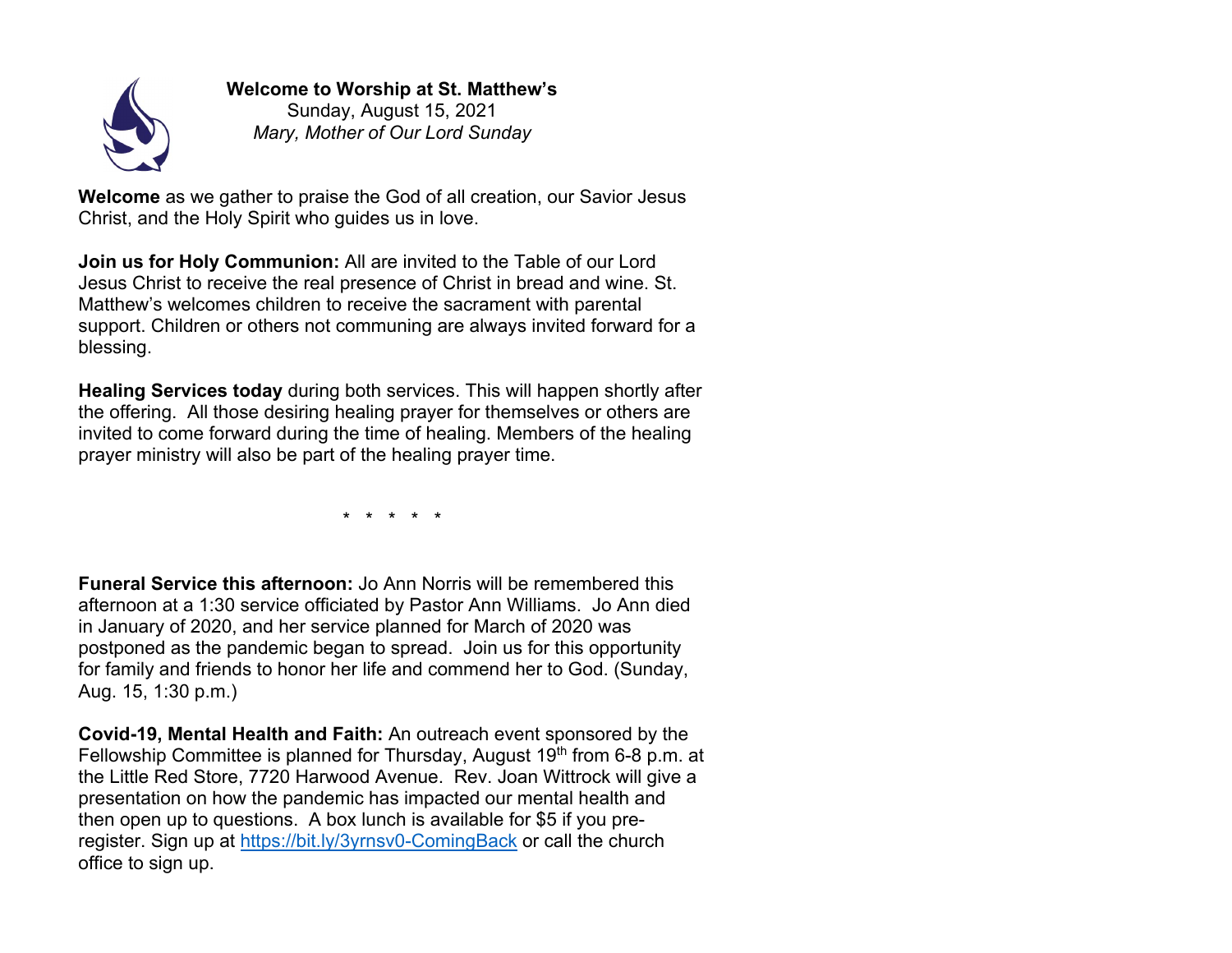

**Festive Service planned for September 12<sup>th</sup>: We will** kick off our 100<sup>th</sup> Anniversary Celebration with a "Welcome Back" Sunday on September 12th, with *one worship service* at 10:15 a.m. Plans are in the works for a Spirit-Filled worship. Come to feel the Holy Spirit move among us as we listen and proclaim the Word, share in the Meal of Holy Communion, and sing and

make music to our God. All are welcome to come and worship as a community in Christ.

Following the service, there will be a picnic in the West parking lot, with Denson's food truck. You also could bring your own picnic lunch if you prefer. Join us to **Reflect, Rejoice and Renew** on September 12<sup>th</sup>. It is so good to be together, and we look forward to being together on this day.

\* \* \* \* \* \* \*

**Rally Day is September 19th**, when we begin our fall worship schedule, with two worship services at 8:30 and 11:00 a.m. This allows time for an Education Hour from 9:45-10:45 a.m. On this day, Sunday School will resume for young people three years old through  $8<sup>th</sup>$  grade, and there will be an Education time for adults also. Come to the 8:30 service for a Rally Day Sunday School Kickoff.

**Guest House Meal Ministry** in need of additional volunteers. The program accepts volunteer-prepared meals dropped off at the Guest House. Carl Johnson will provide aluminum foil pans and covers to you, and pick up the prepared food from your home. Main course dishes, side dishes, salads and desserts are welcome. Please contact Carl Johnson at carljohnson1023@outlook.com or at 414-771-1023.

**Stephen Ministry** Are you going through a difficult time? Would it help to have someone listen to your concerns? Stephen Ministers can help! Our Stephen Ministers are trained to listen, care, encourage, and provide emotional and spiritual support to people who are facing a challenging situation or going through a tough time. They will not pressure you to resolve your concerns quickly or try to fix things for you. They will pray for you and honor confidentiality. To learn more talk with Pastor Ann or Sue Swing. *"As I have loved you, so you must love one another." John 13:34*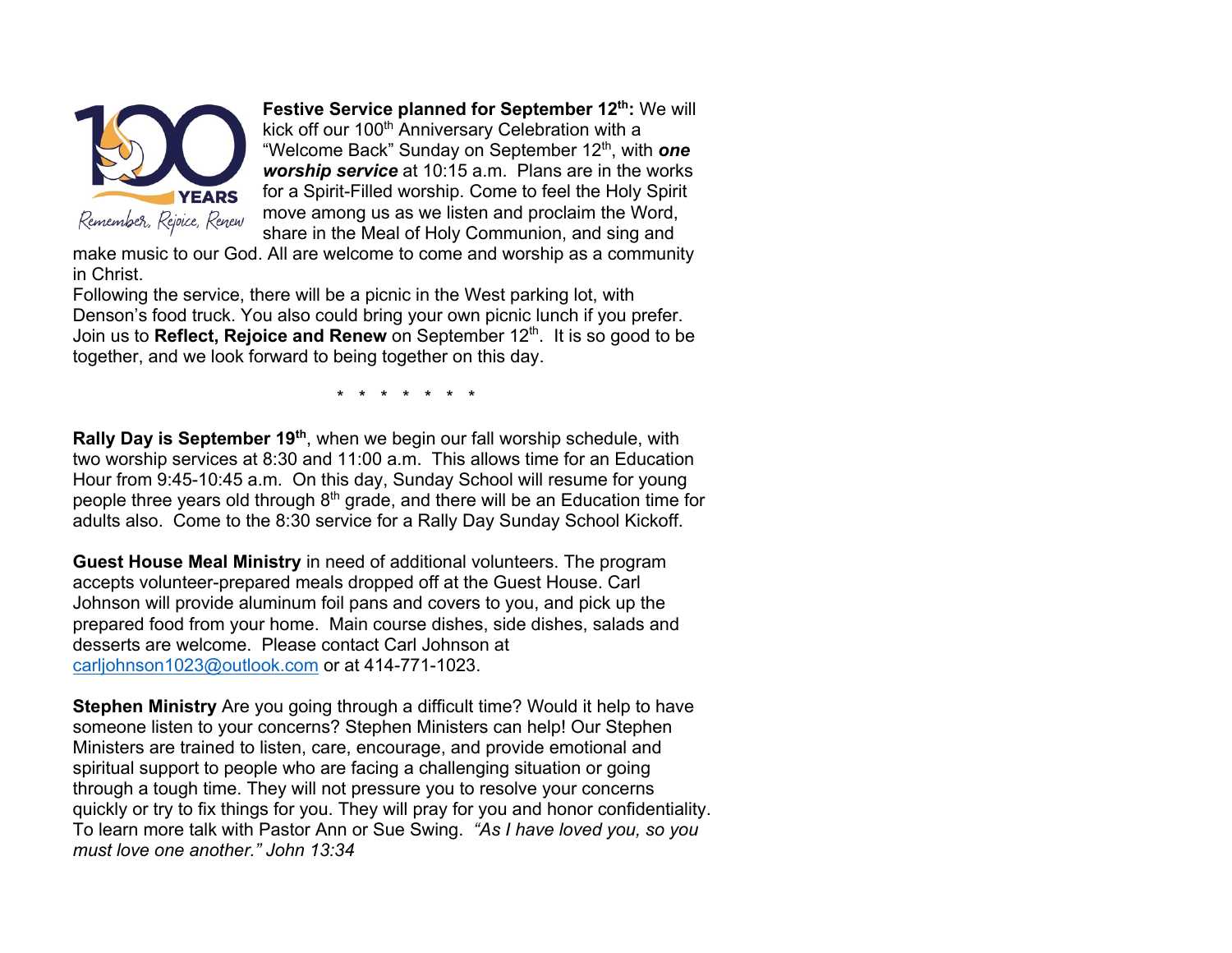## **Music Ministry Participation to resume this fall—**

*It's a great time for new people to join!* 

**The Senior Choir** (adult choir) Want to boost your mood? It's a proven fact that singing improves your mood and gives you a better outlook on your life. And singing with others, in harmony, is a meaningful way to spend your time and to enhance our worship services. If



this sounds good to you, you need to join the Adult Choir at St. Matthew's, The Senior Choir. The choir rehearses on Thursday evenings and sings most Sunday mornings, and no audition is required. Our first rehearsal is Thursday, September  $2<sup>nd</sup>$  at 7:30 p.m. We'll be singing for the September 12<sup>th</sup> Welcome Back/100<sup>th</sup> Anniversary Kickoff Service, Rally Day on Sept. 19<sup>th</sup>, the Christmas Pageant, and more. Questions can be directed to Dave Mohr, davemohr@me.com or 414-477-6430.

**Adult Handbell Ensembles at St. Matthew's:** The advanced group, Bells Angels, resumes rehearsals on September 2<sup>nd</sup>. The less experienced group, The EmBELLishments, meets in the daytime on Tuesday mornings. Contact John Paradowski if you are interested in ringing handbells this fall.

**Children and Youth Choirs and Handbell Ensembles** begin in October. This is a great time for your child to be begin participating in St. Matthew's popular music ministry. If you want to get information on this for your child, please contact John Paradowski or Jeff Reeves.

\* \* \* \* \*

**SAINTS Older Adults Ministry** to resume gatherings in September. Retired pastor Margaret Schoewe will be speaking to us on Wednesday, September 15<sup>th</sup> at 11:30 a.m. A box lunch will be available to those who sign up in advance. Watch for sign up information soon.

**Nanny Needed:** The Collins Family is looking for a nanny for their children, Monday through Friday, 8:30-5:00, in their Enderis Park neighborhod home. It would be primarily for their 1-year-old son, but also part-time for their 3- and 6 year-old. Please contact Sarah Collins for further information at 773-412-5365 or by email: Sarah.collins@cuw.edu Share this request with people you know, and help out this St. Matthew's family.